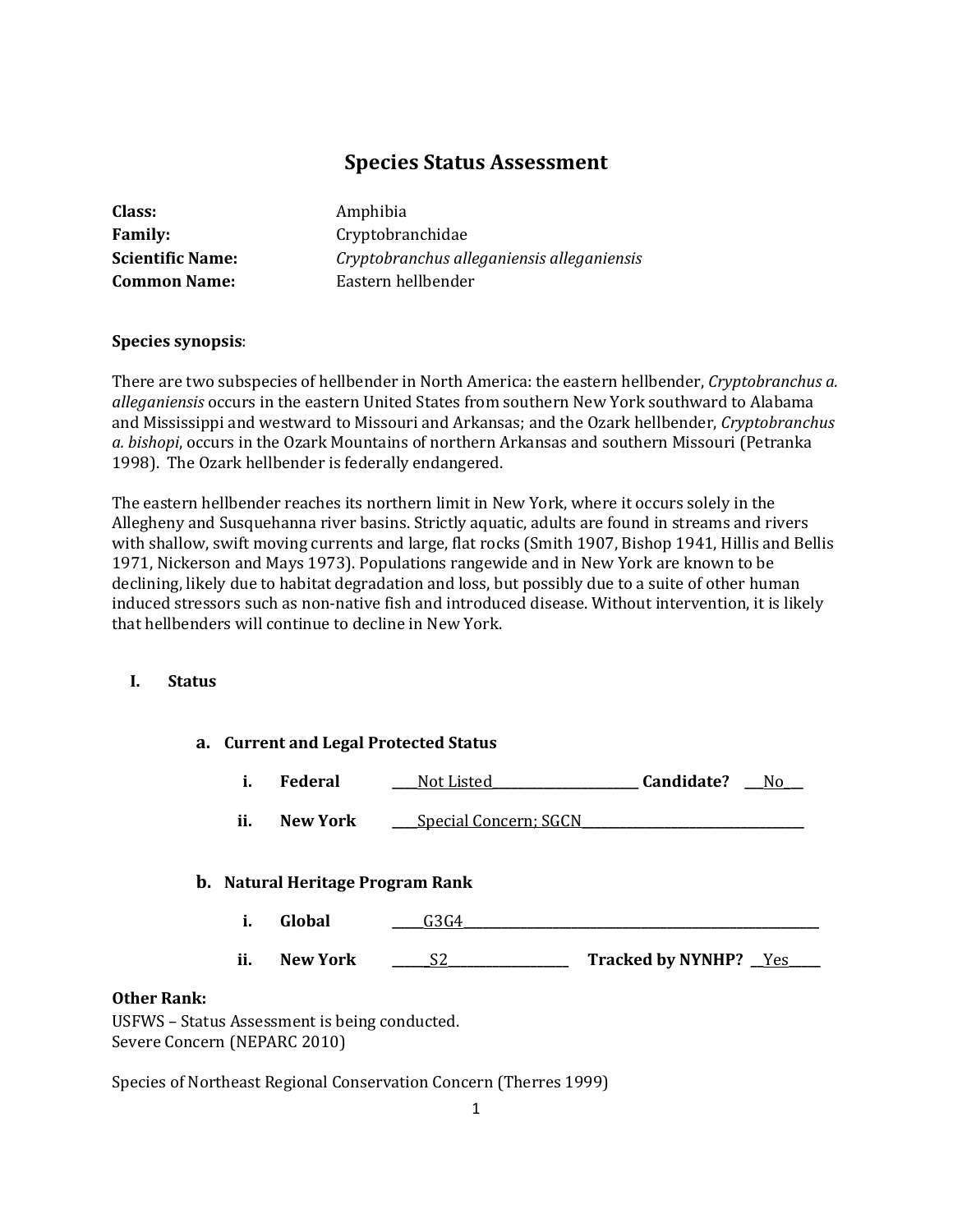#### IUCN: Near Threatened

Partners in Amphibian and Reptile Conservation: Species of Northeast Responsibility

#### **Status Discussion:**

The U.S. Fish & Wildlife Service is conducting a status assessment to determine whether Eastern hellbender should be considered for federal listing.

Listed as Near Threatened by IUCN because this species is probably in significant decline (but probably at a rate of less than 30% over three generations (assuming a generation length to be approximately ten years) because of widespread habitat loss through much of its range, thus making the species close to qualifying for Vulnerable. Northeast Partners in Amphibian and Reptile Conservation (NEPARC) considered the eastern hellbender a Species of High Concern because more than 75% of states list the species as an SGCN.

In New York, hellbenders occur in two watersheds and are known to be declining in both; it has been listed as Special Concern since 1983.

#### **II. Abundance and Distribution Trends**

#### **a. North America**

**b**.

| i. Abundance                                                      |  |
|-------------------------------------------------------------------|--|
| <u>X</u> declining ____increasing __________stable _____unknown   |  |
| ii. Distribution:                                                 |  |
|                                                                   |  |
|                                                                   |  |
| Regional                                                          |  |
| i. Abundance                                                      |  |
|                                                                   |  |
| ii. Distribution:                                                 |  |
| <u>X</u> declining ____increasing _______stable ______unknown     |  |
| Regional Unit Considered: ______ Northeast _____________          |  |
| Time Frame Considered: __Allegheny & Susquehanna river watersheds |  |
| $\overline{2}$                                                    |  |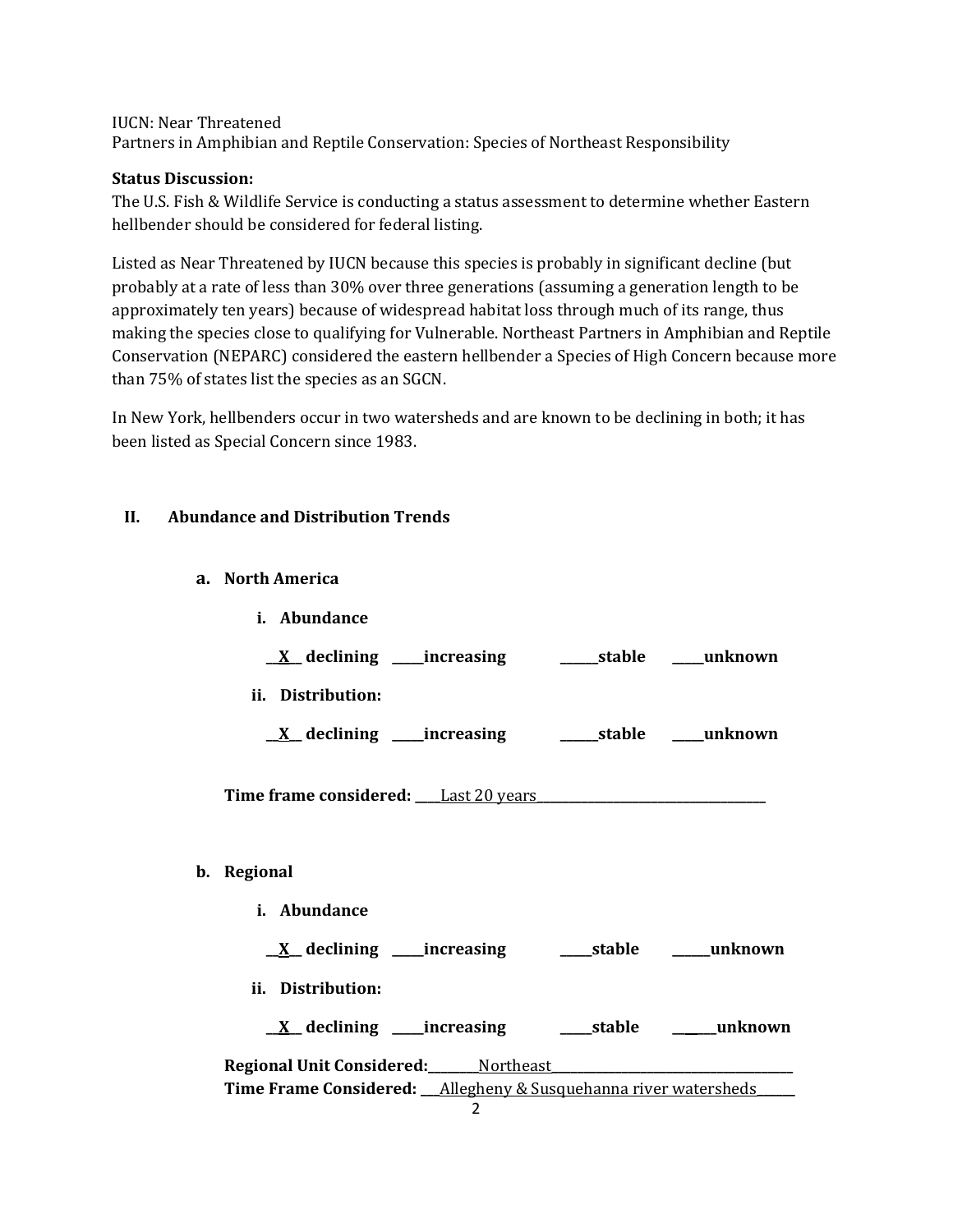**c. Adjacent States and Provinces**

| <b>CONNECTICUT</b>                                                                                             | Not Present $X$     | No data $\_\_\_\_\_\_\_\_\_\_\_\$                                                |
|----------------------------------------------------------------------------------------------------------------|---------------------|----------------------------------------------------------------------------------|
| <b>MASSACHUSETTS</b>                                                                                           | Not Present $X$     | No data $\frac{1}{\sqrt{1-\frac{1}{2}}\cdot\frac{1}{\sqrt{1-\frac{1}{2}}}}$      |
| <b>NEW JERSEY</b>                                                                                              | Not Present $X_{-}$ | No data $\frac{1}{\sqrt{1-\frac{1}{2}}\cdot\frac{1}{\sqrt{1-\frac{1}{2}}}}$      |
| <b>ONTARIO</b>                                                                                                 | Not Present $X_{-}$ | No data $\frac{1}{\sqrt{1-\frac{1}{2}}\cdot\frac{1}{\sqrt{1-\frac{1}{2}}}}$      |
| <b>QUEBEC</b>                                                                                                  | Not Present $X$     | No data $\_\_\_\_\_\_\_\_\_\_\_\_\_\_\_\_\_\_\_\_\_\_\_\_\_\_\_\_\_\_\_\_\_\_\_$ |
| <b>VERMONT</b>                                                                                                 | Not Present $X$     | No data ______                                                                   |
| PENNSYLVANIA<br>i. Abundance                                                                                   |                     | Not Present ________ No data _____                                               |
| <u>X</u> declining ____increasing ______stable ____unknown                                                     |                     |                                                                                  |
| ii. Distribution:                                                                                              |                     |                                                                                  |
| <u>X</u> declining ____increasing _______stable _____unknown                                                   |                     |                                                                                  |
| Time frame considered: Last 20 years Manual Allen Manual Manual Allen Manual Manual Manual Manual Manual Manua |                     |                                                                                  |
| Listing Status: Not Listed, but SGCN "Immediate Concern" SGCN? Yes                                             |                     |                                                                                  |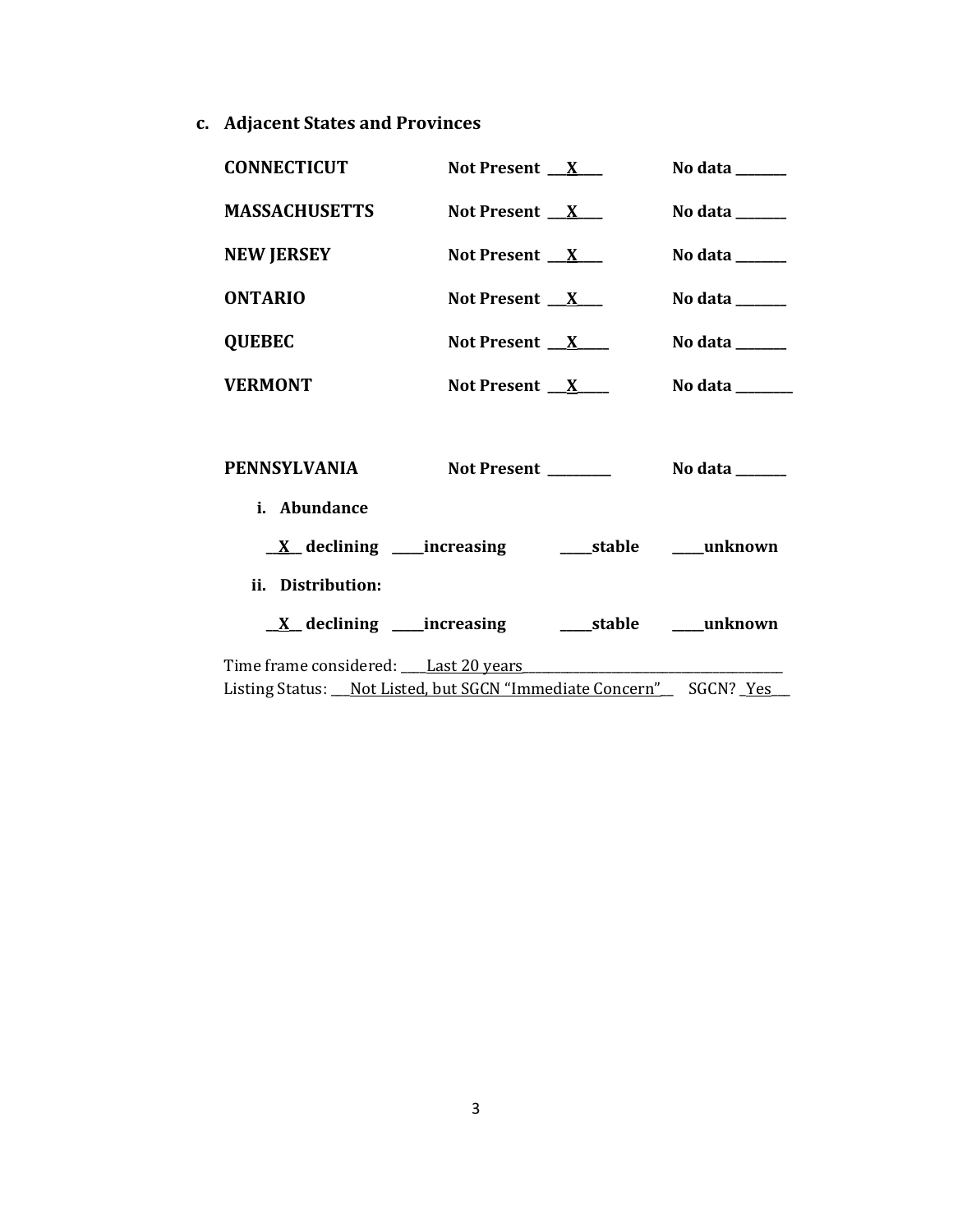# **d. NEW YORK No data \_\_\_\_\_\_\_\_ i. Abundance \_\_X\_\_ declining \_\_\_\_\_increasing \_\_\_\_\_stable \_\_\_\_\_\_unknown ii. Distribution: \_\_X\_\_ declining \_\_\_\_\_increasing \_\_\_\_\_stable \_\_\_\_\_\_\_unknown** Time frame considered: Last 20 years

#### **Monitoring in New York.**

The NY Amphibian and Reptile Atlas (Herp Atlas) was conducted in 1990-99. The Herp Atlas database also includes historic records from prior to 1990; these records are primarily a compilation of museum records and researchers' field notes.

In the Allegheny River basin, 11 hellbender sites have been established for monitoring population trends through mark and recapture surveys at 5-10 year intervals. Mark and recapture surveys were initiated in the 1980s at 7 of these monitoring sites, and by 2012 a second interval of monitoring had been completed at nine of these sites. In the Susquehanna, two sub-watersheds will be surveyed to determine presence/absence of hellbenders, and habitat suitability will be assessed.

NYSDEC has released 146 head-started, pit-tagged animals into Allegheny tributaries. Hellbender health monitoring has been ongoing through studies at three sites in the Allegheny. Blood samples are taken from captured individuals to examine overall health, and skin swabs and tissue samples are taken for disease testing.

#### **Trends Discussion:**

As early as 1957 it was noted that the hellbender's range was rapidly shrinking as a result of human modification of stream habitats (Smith and Minton 1957). Eastern hellbender populations have shown significant declines rangewide in the last 20 years (Wheeler et al. 2003, Humphries and Pauley 2005). Declines have also been documented in New York hellbender populations where they occur in the Susquehanna and Allegheny River basins (Wheeler et. al. 2003, Foster 2006, Quinn 2009).

Recent surveys in New York recorded fewer individuals per site and a noticeable lack of reproductive activity (Gibbs et al. 2007). Many sites only produced single-digit totals or no individuals where populations were once healthy and thriving (Foster 2006, Foster et al. 2008). Foster (2006) documented a 44% decline at sites first surveyed by Gottlieb (1991); however, Foster's study did document larval/juvenile individuals in the Allegheny drainage, indicating that some reproduction is still taking place. In the Allegheny River system, Foster (2006) documented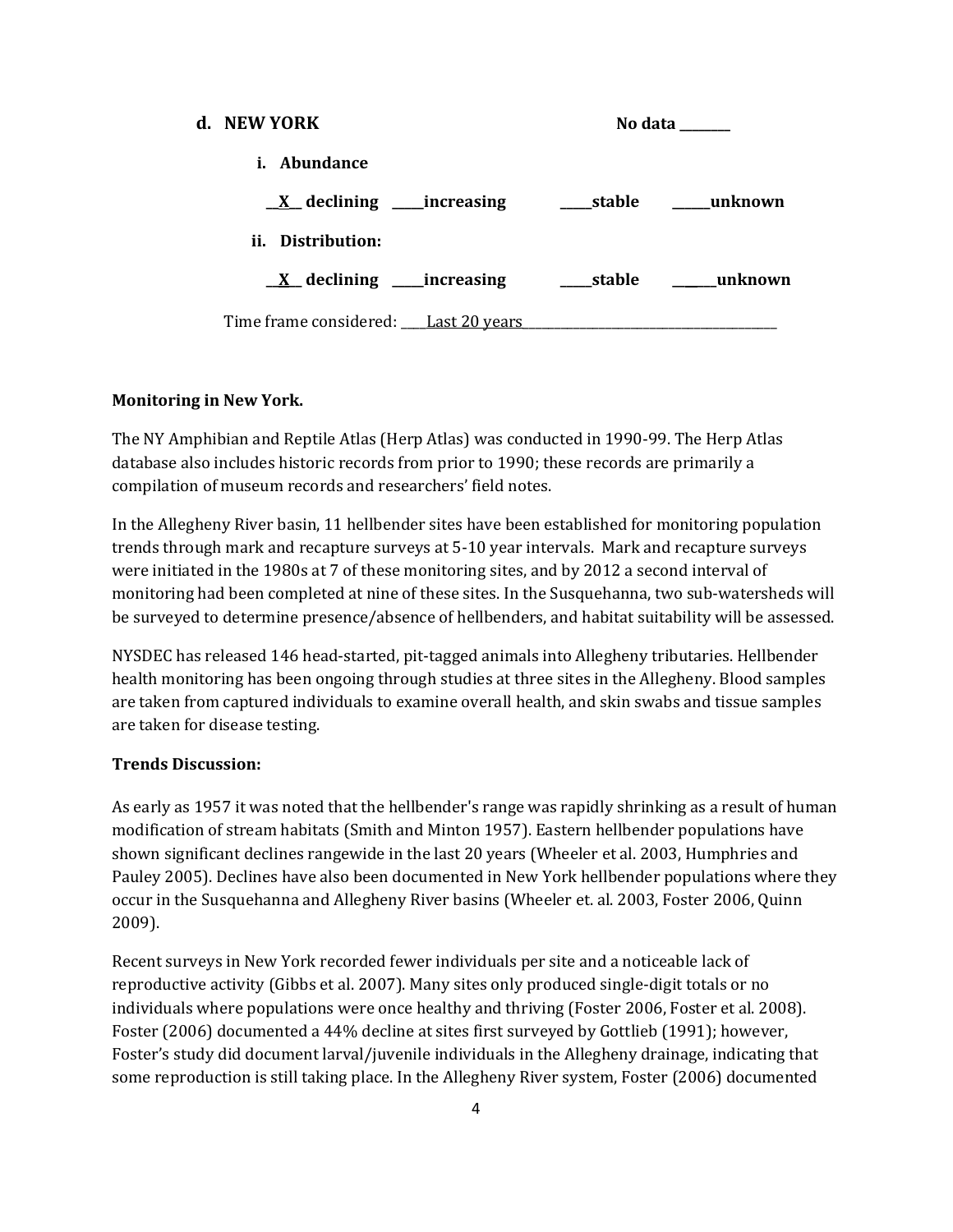that one hellbender population that had existed in the mid 1980s had become extirpated, and several other populations seemed to be less abundant than they were in the 1980s. Population declines seem to be even greater in the Susquehanna River system. In 2002 and 2003, researchers found no hellbenders at the site in the Susquehanna River system that previously supported the largest known hellbender population in the system in New York (Breisch and Bothner 2003).

Researchers speculate the lack of recruitment observed could be due to high mortality rates of larval/juvenile hellbenders, conspecific predation, and/or the ability to maintain healthy genetic variation within a population (Mayasich et al. 2003, Wheeler et al. 2003, Foster 2006). Work is needed to determine the genetic diversity of NY populations.

Population size and distribution are difficult to determine due to inefficient survey methods and low population numbers. Approximately 37 hellbender sites are known throughout the Allegheny and Susquehanna watersheds. There are 14 locations in the Allegheny Watershed that currently or historically have had hellbender populations. The exact number of extant locations in the Susquehanna Watershed is currently unknown, but 23 sites were recently or historically occupied. Due to the cryptic nature of the species, the number of individuals found in the state is not considered as important as the number of established locations.



**Figure 1**: Distribution of eastern hellbender in the United States. Original range map from Petranka (1998), yellow shaded areas by J. Humphries. Used by permission.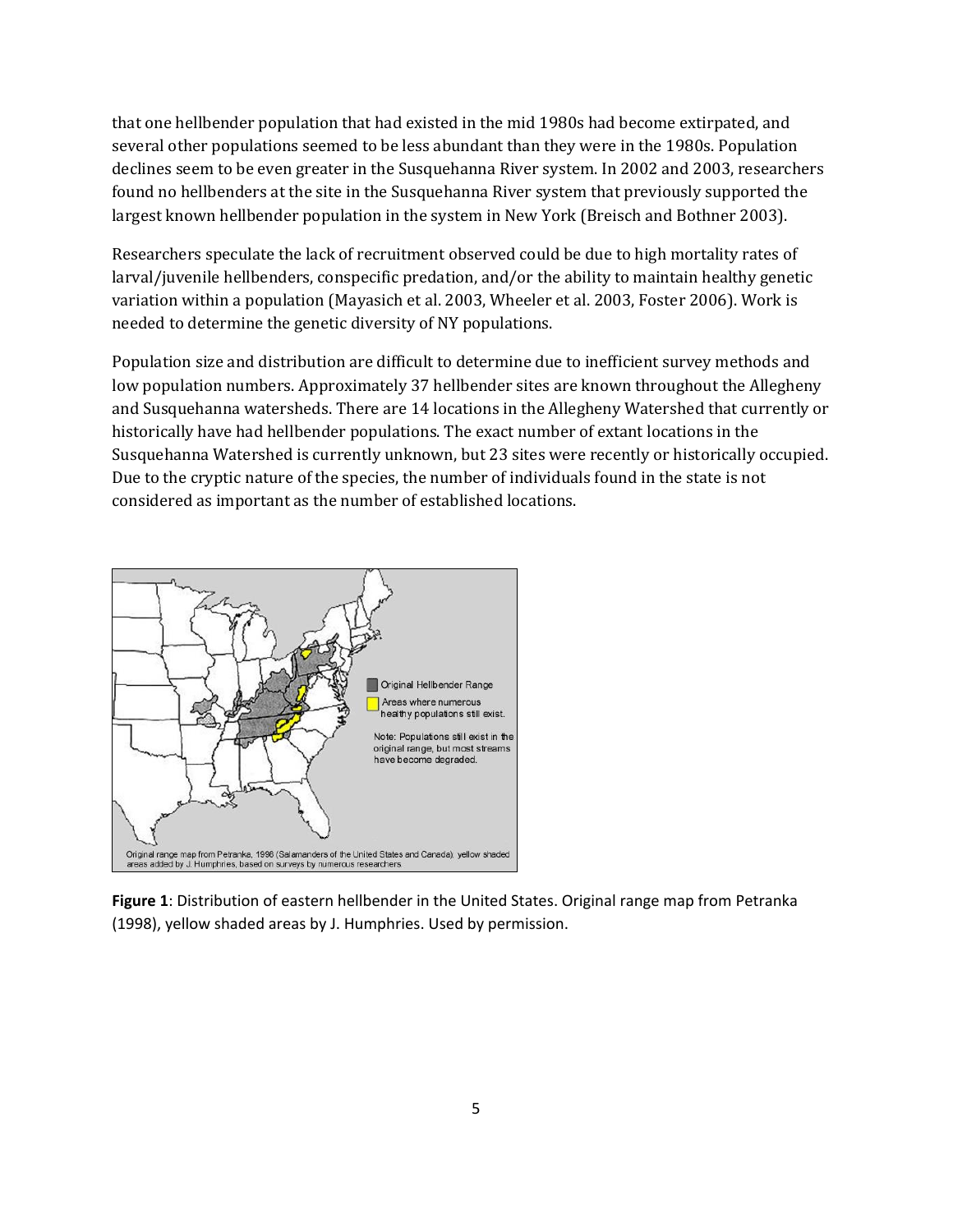

**Figure 2**: Distribution of eastern hellbender in New York (NY Herpetology database, NYSDEC)



**Figure 3**: Conservation status of eastern hellbender in the United States (NatureServe 2012).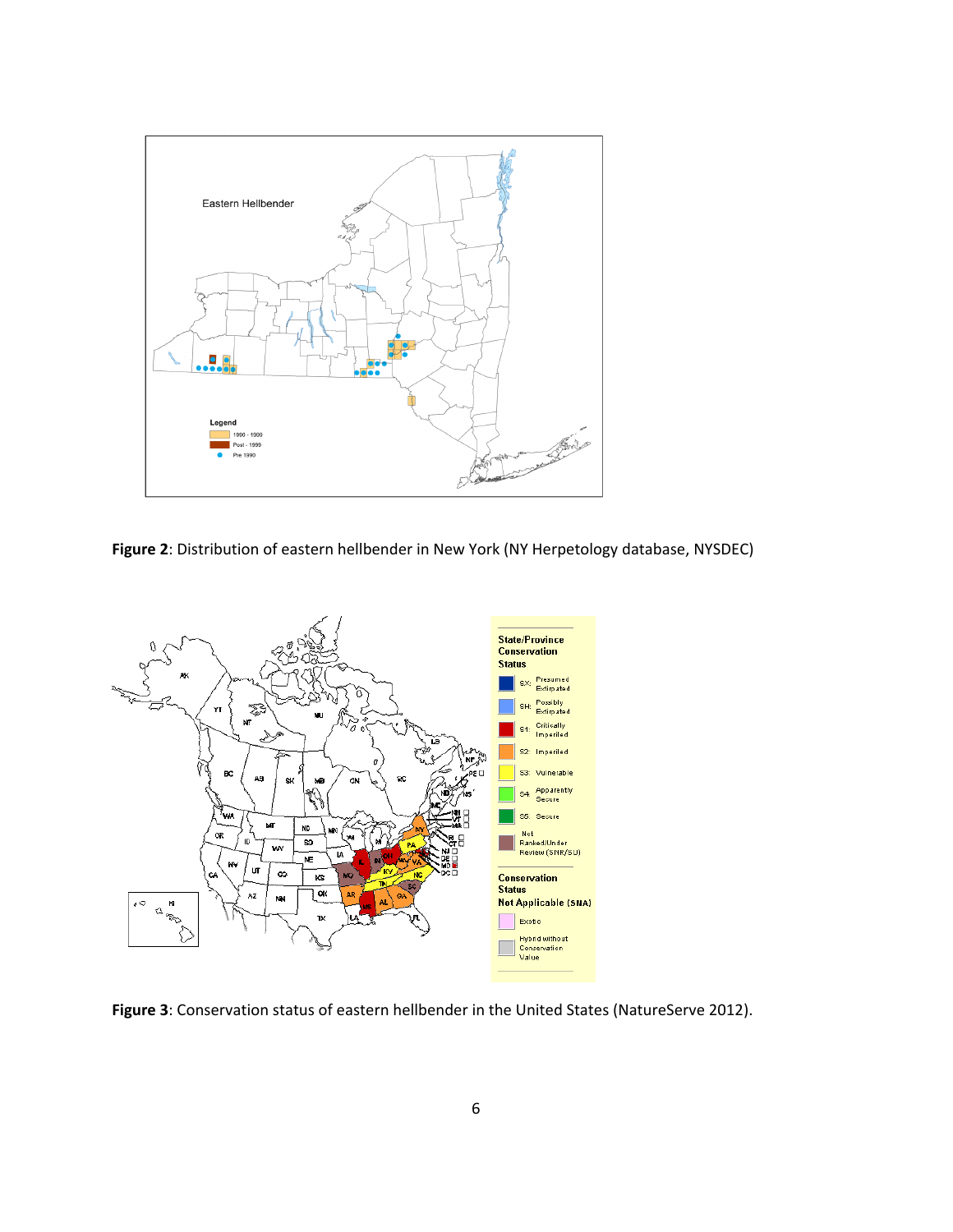



NYS Hellbender Occurrences - Upper Susquehanna Watershed



Figures 4 and 5: Hellbender streams in New York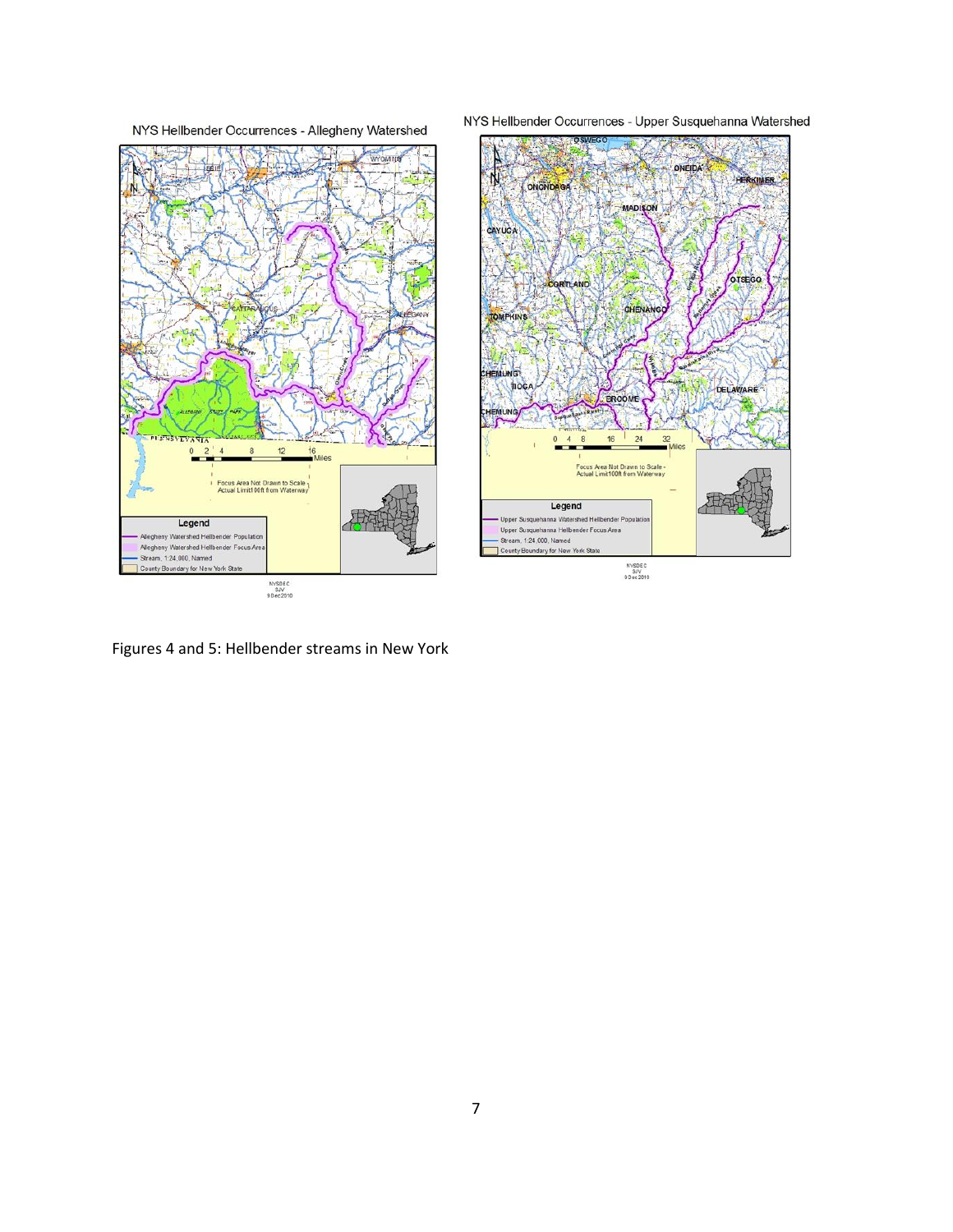#### **III. New York Rarity, if known:**

| <b>Historic</b> | # of Animals | # of Locations | % of State |
|-----------------|--------------|----------------|------------|
| prior to 1970   |              |                |            |
| prior to 1980   |              |                |            |
| prior to 1990   |              |                |            |

#### **Details of historic occurrence:**

Early accounts of hellbender populations in New York often described them as abundant (Bishop 1941). Bishop (1941) reported hellbenders in the Susquehanna River watershed in 1923 from Rockdale (Unadilla River), Chenango County. Harlan (1835) first identified the species in the Allegheny River in 1835.

| <b>Current</b> | # of Animals | # of Locations | % of State |
|----------------|--------------|----------------|------------|
|                |              | 11-17          |            |

#### **Details of current occurrence:**

The eastern hellbender is known within two watersheds in New York: the Allegheny River watershed and the Susquehanna River watershed. There was a 1990 capture in the Delaware River in Sullivan County; this was believed to be a released animal (Gibbs et al. 2007).

Since 1990, the New York Heritage Program reports hellbenders have only been confirmed from 6 sites within the Susquehanna drainage down from a total of 10 historic locations, with only 3 locations known to have hellbenders present since 2005. The New York Herp Atlas database recorded 12 locations in the Susquehanna drainage with hellbenders present since 1990, a decline from 21 historic locations. For the Allegheny drainage, a total of 5 locations have been recorded as occupied by the New York Natural Heritage Program since 1990, including 4 of the 9 historical sites known to be occupied prior to 1990. Within the Allegheny drainage, the New York Herp Atlas database has only 5 occupied locations confirmed since 1990, down from 12 historic locations. See Table 1. The information in these databases is presumed incomplete since the historic sites have not all been revisited. Furthermore each of the 11 established monitoring sites have extant populations and at least five other extant sites are known to contain hellbenders.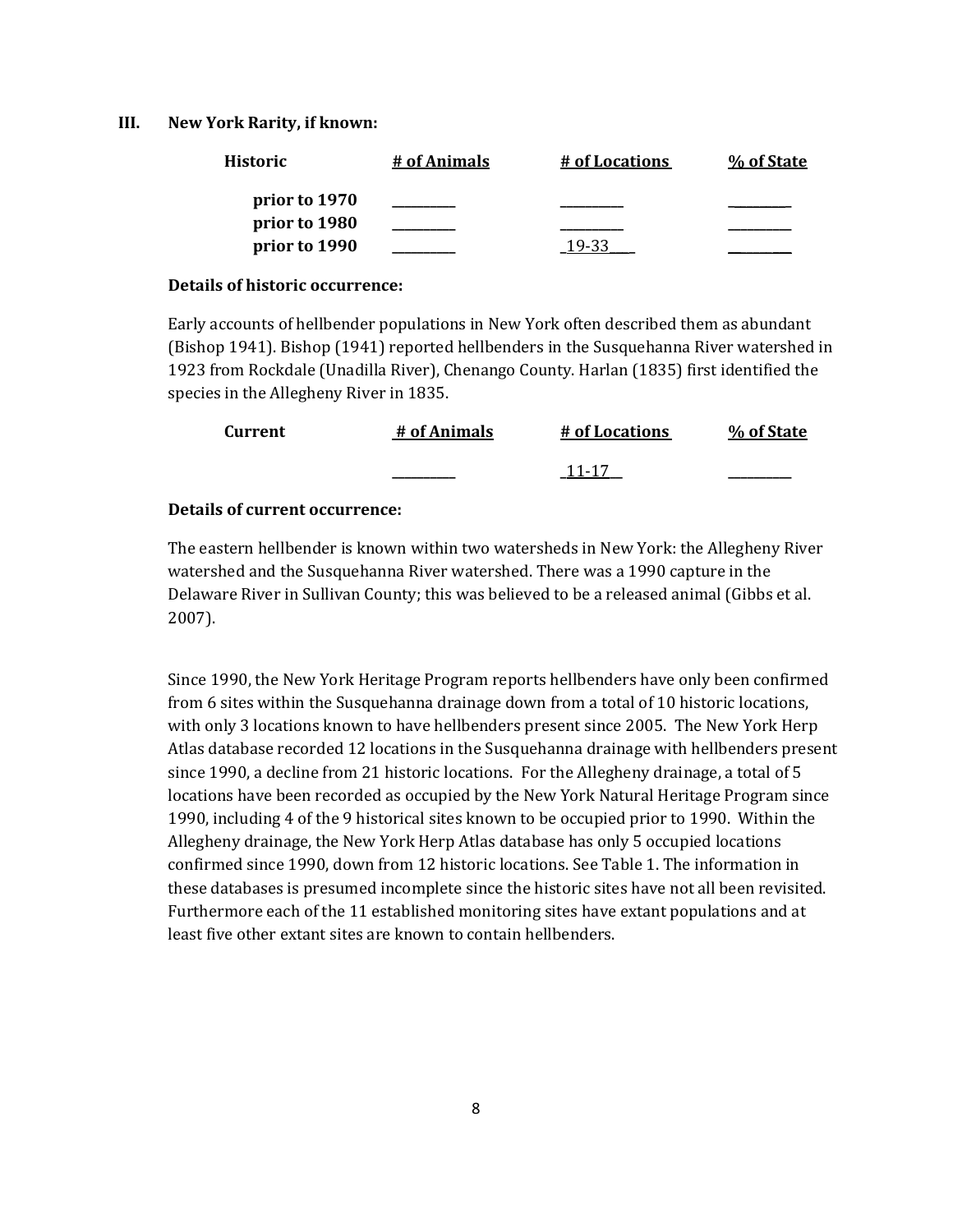|              | <b>Data Source</b> | <b>Time Period</b>  |                   |                   |
|--------------|--------------------|---------------------|-------------------|-------------------|
|              |                    | Historic (pre-1990) | <b>Since 1990</b> | <b>Since 2005</b> |
| Susquehanna  | <b>NYNHP</b>       | 10                  | 6                 | 3                 |
|              | Herp Atlas         | 21                  | 12                |                   |
| Allegheny    | <b>NYNHP</b>       | 9                   | 5                 | ---               |
|              | Herp Atlas         | 12                  | 5                 | ---               |
| <b>TOTAL</b> |                    | 19 to 33            | 11 to 17          | At least 3        |

**Table 1: Number of historic and current locations of hellbenders from the NY Natural Heritage Program and the NYS Herp Atlas.**

**New York's Contribution to Species North American Range:**

| % of NA Range in New York | <b>Classification of New York Range</b> |
|---------------------------|-----------------------------------------|
| $\_\_100$ (endemic)       | Core                                    |
| $-76-99$                  | $X$ Peripheral                          |
| $\frac{1}{2}$ 51-75       | ___ Disjunct                            |
| 26-50                     | Distance to core population:            |
| $\underline{X}$ 1-25      |                                         |

# **Rarity Discussion:**

Hellbenders are known from only two watersheds in the state. Numbers of individuals are unknown.

# **IV. Primary Habitat or Community Type:**

- 1. Headwater/Creek, Cold
- 2. Small River, Cold
- 3. Medium River, Cold
- 4. Large/Great River, Cold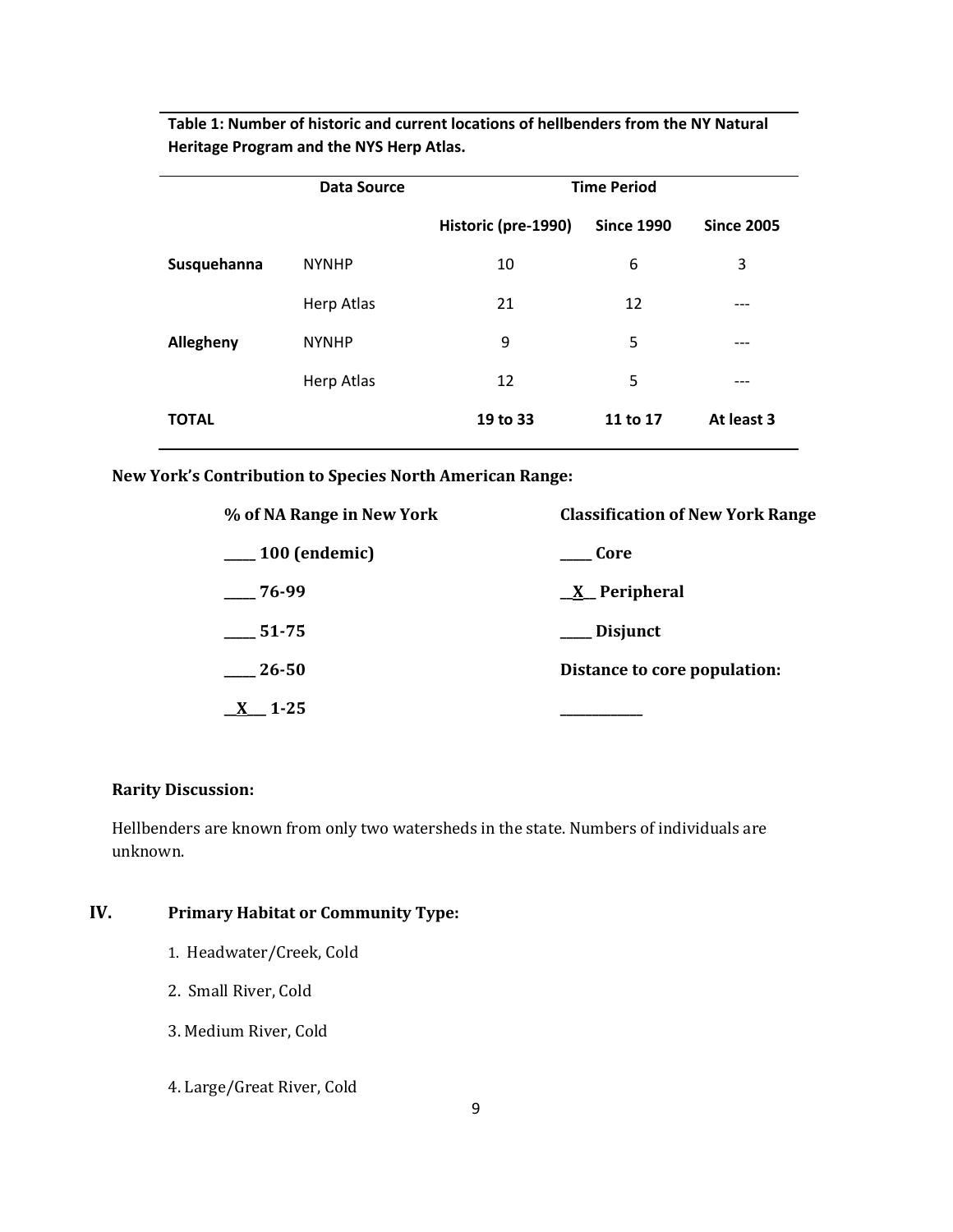#### **Habitat or Community Type Trend in New York:**

| _Declining_X_Stable ____Increasing |         | Unknown |
|------------------------------------|---------|---------|
|                                    |         |         |
| <b>Habitat Specialist?</b>         | $X$ Yes | No.     |
| <b>Indicator Species?</b>          | X Yes   | No      |

#### **Habitat Discussion:**

Strictly aquatic, adult habitat requirements are well documented in the literature. Hellbenders breathe primarily (approximately 90%) through the skin (Guimond 1970) and are therefore dependent on cool, well-oxygenated, flowing water. Hellbenders usually avoid water that is warmer than 20 degrees C. Most researchers cite streams and rivers with shallow, swift moving currents and with large (> 30 cm), flat rocks as primary habitat choice (Smith 1907, Bishop 1941, Hillis and Bellis 1971, Nickerson and Mays 1973b). Individuals rest and nest beneath large flat rocks with a downstream-facing opening. They may use an existing cavity or may excavate one to accommodate its body size (Gibbs et al. 2007).

From NY Draft Management Plan: Research in New York suggests the riparian zone along a stream's margins is necessary as a buffer (Trimble 1999, Madden et al. 2007). Forested areas lining the margins of a stream have numerous effects on the water quality flowing through the system. Forested riparian areas filter runoff that contains silt and other organic and inorganic molecules that can negatively affect water quality and hellbender nesting sites. Trees provide shade for streams, suppressing water temperatures and increasing dissolved oxygen levels (Sweeney 1992, Madden et al. 2007).

Foster (2006) found that methodically searching 3-4 meters from stream margins in areas that contained moderate to fast flowing water with gravel beds and piles of smaller rocks returned the best results for larval/juvenile hellbenders.

Blais (1996) conducted a radio telemetry study of wintering hellbenders in the Susquehanna watershed. He identified three major areas used for overwintering: pools greater than two meters deep, fast-moving riffles that remained fluid throughout the winter, and deeper pockets within riffles less than two meters deep. Overwintering hellbenders typically utilize the same large, flat rocks that are used throughout the year. They appear to select overwintering sites that have less chance of freezing (Blais 1996). The physical act of hibernation has not been recorded and Blais (1996) found little to no movement during winter months.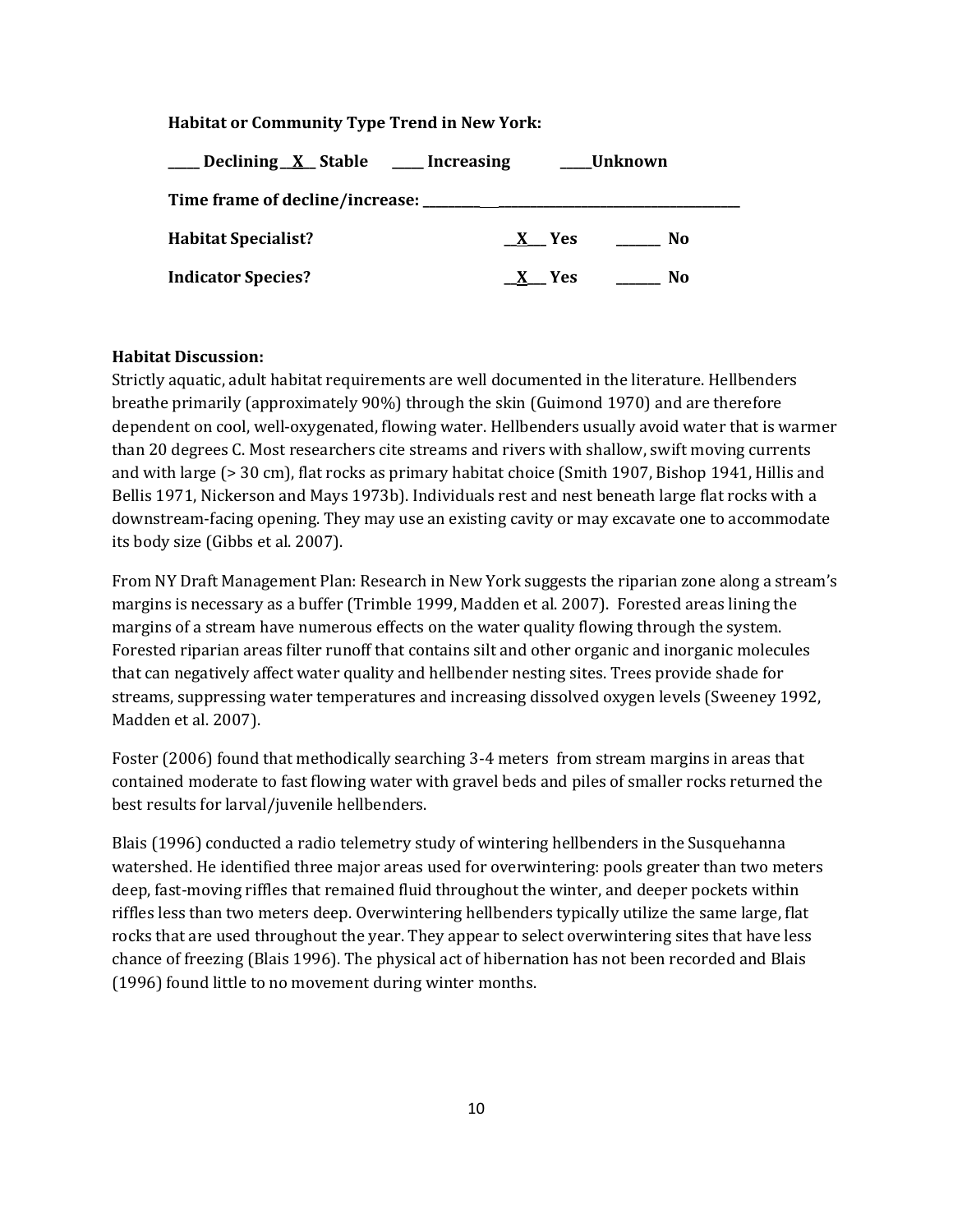- **V. New York Species Demographics and Life History**
	- **\_\_X\_\_\_ Breeder in New York**
		- **\_\_X\_\_ Summer Resident**
		- **\_\_X\_\_ Winter Resident**
		- **\_\_\_\_\_ Anadromous**

**\_\_\_\_\_ Non-breeder in New York**

- **\_\_\_\_\_ Summer Resident**
- **\_\_\_\_\_ Winter Resident**
- **\_\_\_\_\_ Catadromous**
- **\_\_\_\_\_ Migratory only**
- **\_\_\_\_\_Unknown**

#### **Species Demographics and Life History Discussion:**

Hellbenders are a long-lived species, with captive specimens surviving in laboratory conditions for 29 years (Nigrelli 1954) and growth rate data suggesting they can live more than 30 years in the wild (Taber et al. 1975, Petranka 1998). Hellbenders are primarily nocturnal, with daytime movements being observed on cloudy days close to breeding season (Mayasich and Phillips 2003). Movements by tagged adults of up to 1km have been reported (Wiggs 1977, Foster 2006), and Blais (1996) concurs, reporting little to no seasonal migratory behavior. Adults feed primarily on crayfish. They exhibit little to no seasonal migratory behavior. Nickerson and Mays (1973) identify northern pikw, muskellunge, turtles, water snakes, and humans as hellbender predators.

In New York, breeding occurs in the last week in August or the first week in September. Males select a suitable breeding site, an opening beneath a rock that is natural or excavated by the male. Males guide a female into the nest and block her exit until the eggs are laid. A male may entice more than one female to lay eggs in his nest. Females typically produce approximately 450 eggs per breeding season. Once the female lays her clutch, she leaves the nest. The male fertilizes the eggs and remains with them until they hatch in 68-75 days. Larval hellbenders rely on their large embryonic yolk as their main food source for the first few month after hatching (Smith 1912 as cited by Petranka 1998). The external gills of larvae fall off in 1.5 to 2 years and sexual maturity is attained at 5 to 7 years of age (Smith 1907, Bishop 1941, Dundee and Dundee 1965, Nickerson and Mays 1973b, Petranka 1998).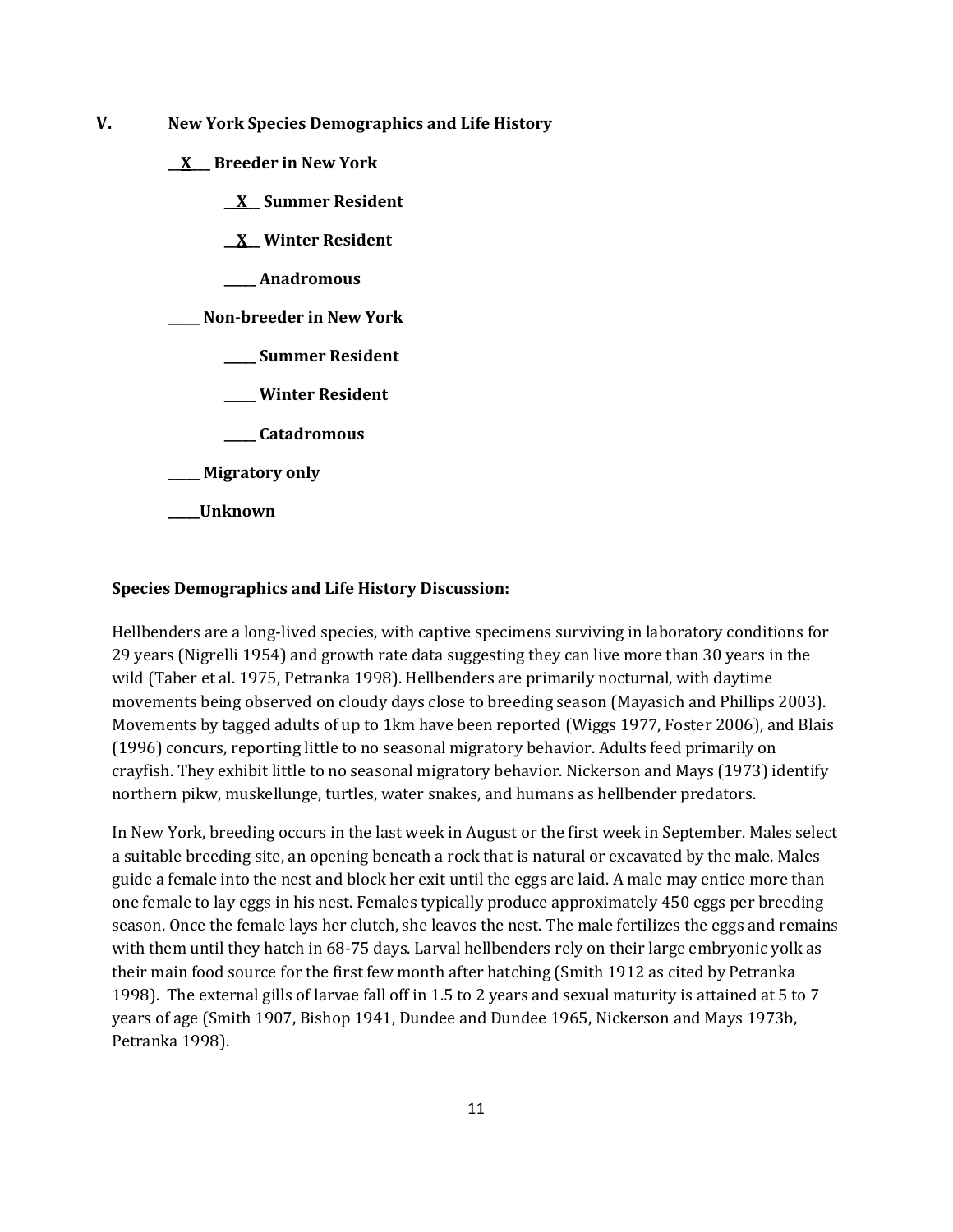# **VI. Threats:**

As a habitat specialist with little tolerance to environmental change (Williams et al. 1981), the principal threat to this species is degradation of habitat. One source of habitat degradation is dam construction, which causes changes in water flow, temperature, and oxygen levels (Mayasich et al. 2003, USFWS 2007). Construction of roads and bridges can lead to siltation, which causes loss of habitat by reducing water quality and filling in cavities beneath rocks. Channelization and gravel mining in streams causes habitat disturbance. Stream channel relocation has caused severe hellbender habitat loss in both New York river basins where hellbenders occur. In most cases, the eroding streambank responsible for generating cover rocks used by hellbenders are eliminated with stream relocation. Chemical pollutants and acid mine drainage are probably destructive, especially to eggs and larvae. Thermal pollution of water with a consequent oxygen loss would also be detrimental (Hammerson and Phillips 2004). There is some indication that hellbender populations suffer from low genetic variability and that recruitment is limited by endocrine disruption (Mayasich and Phillips 2003).

Collection for scientific research and the commercial pet trade, as well as incidental collection by anglers (Foster 2006, USFWS 2007) has historically affected populations. Many anglers believe that hellbenders are poisonous and kill them when they are accidentally caught. Hellbenders generally are intolerant of heavy recreational use of habitat, such as canoeing. Cattle and other grazing animals can degrade river habitats.

The chytrid fungus, *Batrachochytrium dendrobatidis* (Bd), first described in 1998 (Longcore et al. 1999), is a fungal pathogen that has affected more than 200 amphibian species (Skerratt et al. 2007). Bd has been identified in hellbender museum specimens from as early as 1969 (Bodinof et al. 2011). Bd was first identified in Allegheny River basin hellbenders in 2009 during DEC surveys for this pathogen. During 2012 surveys, significant numbers of hellbenders tested positive for Bd (K. Roblee, pers. comm.). First identified in the 1960s (Granoff et al. 1965), ranaviruses have been shown to cause mortality in at least 14 families and more than 70 individual species of amphibians, including hellbenders (Miller et al. 2011).

Climate change may negatively affect hellbender populations by increasing water temperatures, thus reducing dissolved oxygen levels. The hellbender was classified as "highly vulnerable" to predicted climate change in an assessment of vulnerability conducted by the New York Natural Heritage Program (Schlesinger et al. 2011). A study on the impacts of rising water temperatures on eastern hellbenders has been initiated at the National Zoo, but the results will not be available for several years (Barrat 2011).

The rusty crayfish, *Orconectes rusticus*, is a large, aggressive crayfish that has been found in the Upper Susquehanna watershed (Kuhlmann and Hazelton 2007). Its effects on the native crayfish and its relationship with hellbenders are unknown.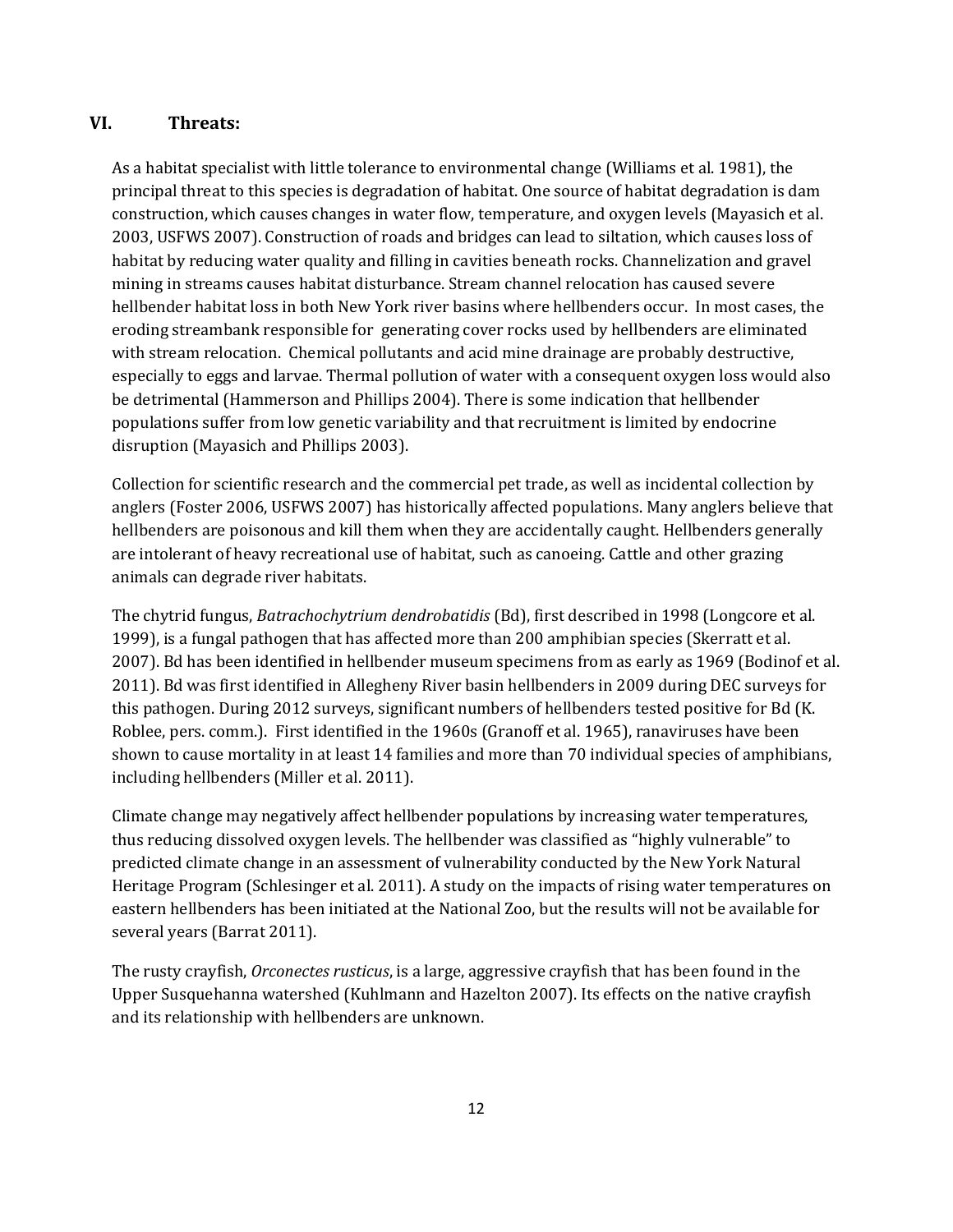# **Are there regulatory mechanisms that protect the species or its habitat in New York?**

**\_\_\_\_\_\_\_ No \_\_\_\_\_ Unknown \_\_X\_\_\_ Yes** 

In 2006, the State of New York adopted legislation (ECL section 11-0107 sub 2) that gave all native frogs, turtles, snakes, lizards and salamanders legal protection as game species, and no salamander species are open to harvest. The legislation also outlaws the sale of any native species of herpetofauna regardless of its origin.

The hellbender's habitat is protected under Article 15 of the ECL, which provides regulations in Title 5 for the protection of streams (classified as C(T) or higher), stream beds, and navigable waters.

The U.S. Fish and Wildlife Service's (FWS) lists the hellbender, including its two subspecies, the eastern hellbender and Ozark hellbender in Appendix III of the Convention on International Trade in Endangered Species of Wild Fauna and Flora (CITES or Convention). Listing of hellbenders in Appendix III of CITES took effect on April 3, 2012.

# **Describe knowledge of management/conservation actions that are needed for recovery/conservation, or to eliminate, minimize, or compensate for the identified threats:**

New York's draft hellbender management plan provides a thorough list of management actions for hellbenders. It states a goal of having hellbenders present in at least 40 locations in the Allegheny unit and at least 10 locations in the Susquehanna unit that are rated with a EO Ranking of "BC" or above by the NYS Natural Heritage Program. The ranking of "BC" corresponds to good to fair viability.

Mayasich and Phillips (2003) makes the following recommendations in The Conservation Assessment for Eastern Hellbenders:

- Monitoring and surveys
- Basic research (demographic, ecological, behavioral, etc…)
- Use of Best Management Practices
- Habitat restoration
- Captive breeding and reintroduction
- Public outreach

The St. Louis Zoo maintains a captive-breeding program for Ozark hellbenders. The Nashville Zoo is developing captive-breeding program for eastern hellbenders. The success of either program to enhance native populations has not been determined.

NYSDEC , in cooperation with the Buffalo Zoo, is investigating the efficacy of headstarting hellbenders. Just over 600 hellbenders from eggs collected from the Allegheny River have been or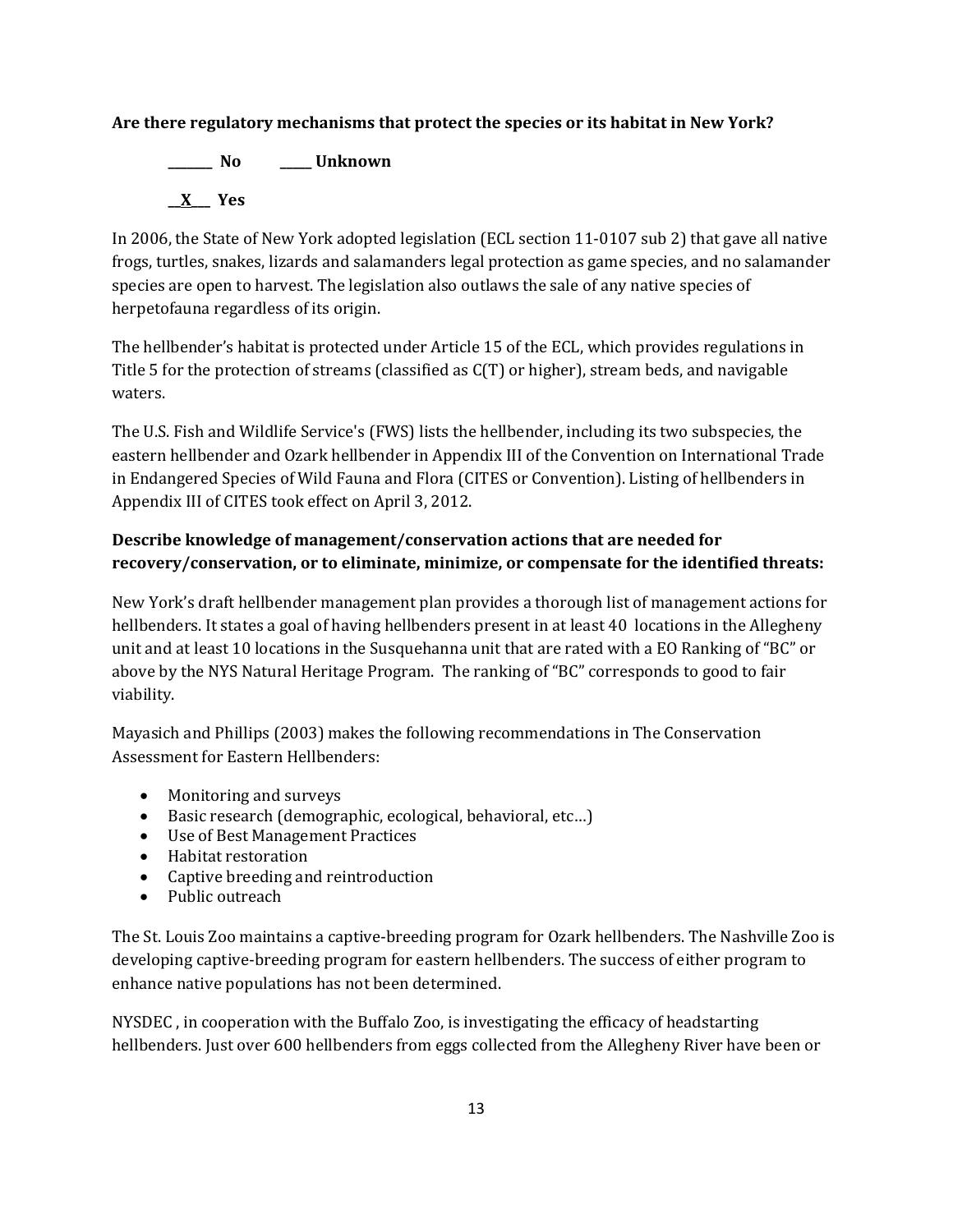are destined for release back into extant or restored sites in this river basin. Monitoring for up to 4 years post release is proposed to determine the success of this management technique.

The Comprehensive Wildlife Conservation Strategy (NYSDEC 2005) includes recommendations for the following actions for hellbenders. Conservation actions following IUCN taxonomy are categorized in the table.

#### **Educational signs:**

\_\_\_\_ Educational outreach to fishermen in the Allegheny and Susquehanna drainages could encourage release of incidentally caught hellbenders, as well as enlisting fishermen to report captures to wildlife managers.

#### **Habitat management:**

Undertake management actions to control water pollutant inputs and sediment loading of streams in the Susquehanna and Allegany River watersheds. Manage land use practices in the upland vicinity of streams where such practices may be adversely impacting stream qualities which are critical to hellbender survival. Investigate whether removal of some dams blocking movement of the hellbender is feasible.

#### **Habitat research:**

Develop standardized habitat survey protocols, and implement survey protocols at all known and potentially suitable sites, to document the character, quality and extent of occupied habitat.

#### **Life history research:**

- \_\_\_\_ Document life history parameters specific to New York populations of the species, including age and sex ratios, longevity, age at sexual maturity, survivorship of young, predator-prey relationships, and stream habitat requirements.
- Undertake research to document life history and habitat use by juvenile hellbenders in New York.

#### **Modify regulation:**

\_\_\_\_ Adopt into New York's Environmental Conservation Law provisions which designate hellbender as a protected small game species.

#### **Other action:**

Periodically evaluate status of the species to determine whether the appropriate E/T/SC status listing is in effect.

#### **Population enhancement:**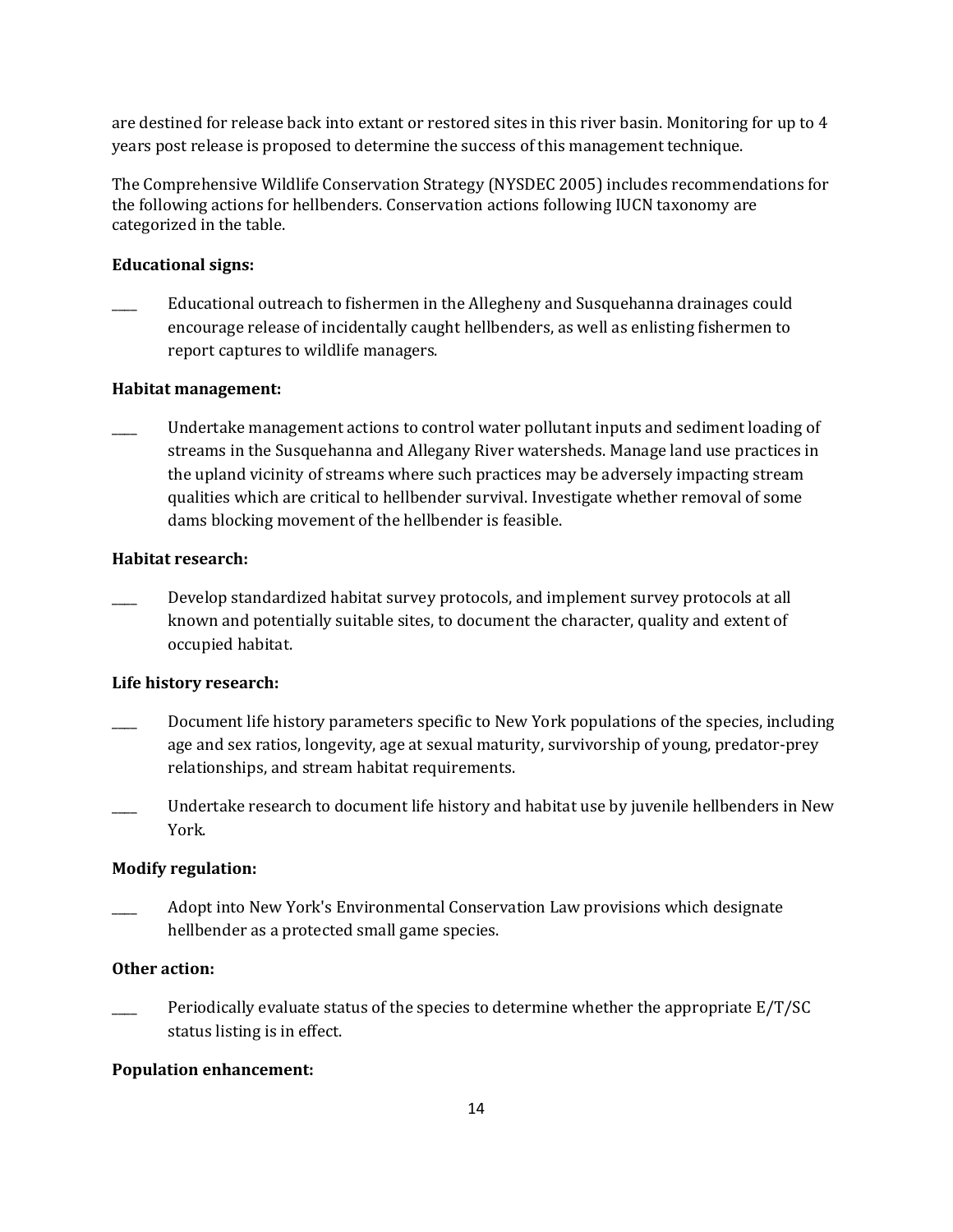Employ restoration techniques at selected sites as needed, including captive breeding, head starting, nest protection, and repatriation/relocation strategies.

#### **Population monitoring:**

Conduct periodic re-survey of known sites of species occurrence, in order to detect population trends.

#### **Statewide baseline survey:**

Develop population survey protocols and implement protocols at known and potentially suitable sites to determine the extent of occupied habitat in New York.

| <b>Conservation Actions</b>      |                                       |  |
|----------------------------------|---------------------------------------|--|
| <b>Action Category</b>           | Action                                |  |
| Land/Water Management            | Site/Area Management                  |  |
| Land/Water Management            | Invasive/Problematic Species Control  |  |
| Land/Water Management            | Habitat & Natural Process Restoration |  |
| Species Recovery                 | Species Recovery                      |  |
| <b>Education &amp; Awareness</b> | Awareness & Communications            |  |
| Law/Policy                       | Legislation                           |  |
| Law/Policy                       | Compliance & Enforcement              |  |

# **VII. References**

Barrat, J. 2011. Will global warming be hell on the hellbender? Smithsonian study aims to find out. <http://smithsonianscience.org/2011/07/hellbender/>. Accessed November 8, 2011.

Bishop, S. 1941. The salamanders of New York. New York State Museum Bulletin No. 324. The University of the State of New York. Albany, NY.

Blais, D. P. 1996. Movement, home range, and other aspects of the biology of the eastern hellbender (*Cryptobranchus alleganiensis alleganiensis*): a radio telemetric study. M.S. Thesis, SUNY Binghamton. Vestal, NY.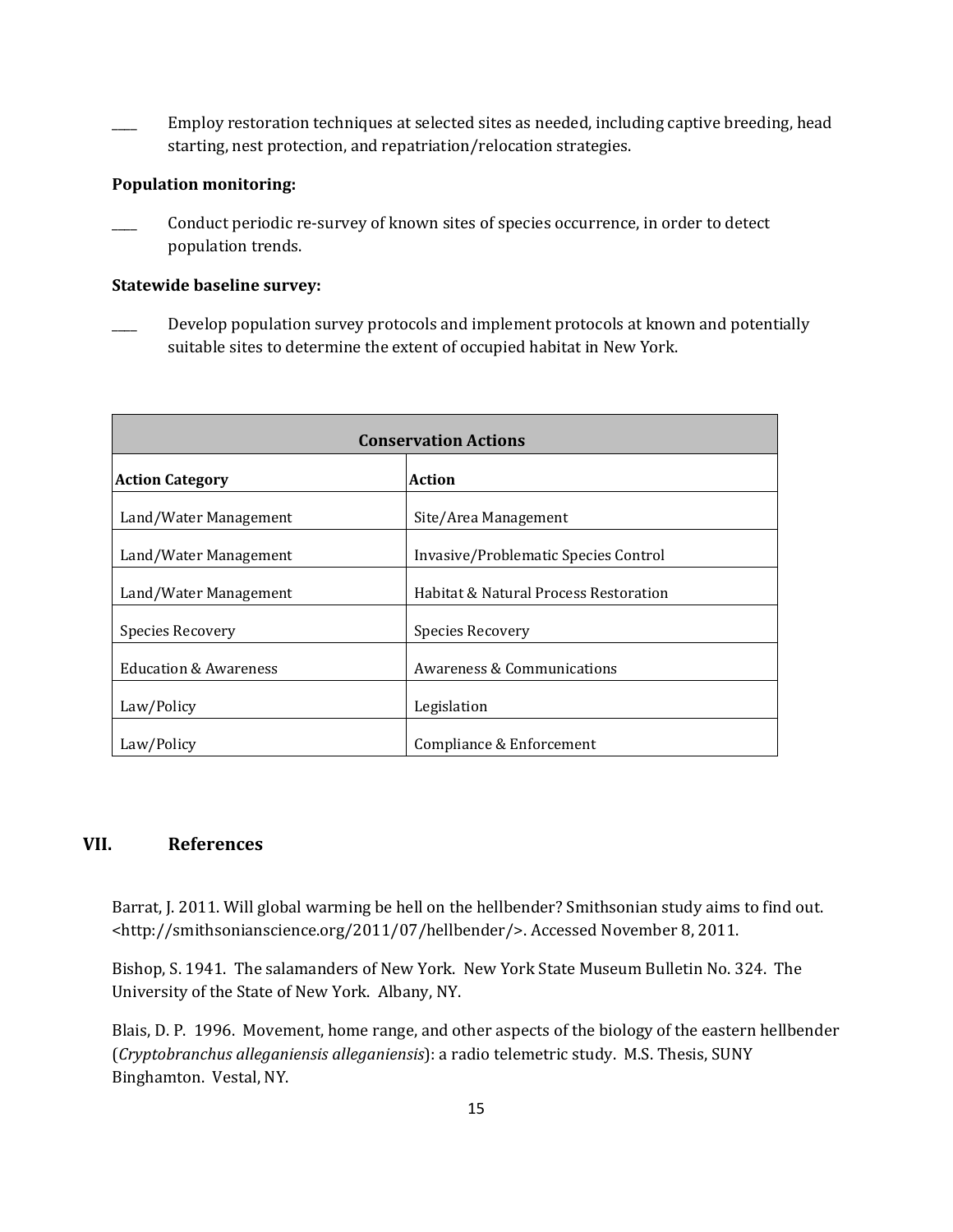Bodinof, C. M., J. T. Briggler, M. C. Duncan, J. Beringer, and J. J. Millspaugh. 2011. Historic occurrence of the amphibian chytrid fungus Batrachochytrium dendrobatidis in hellbender Cyptobranchus alleganiensis populations from Missouri. Diseases of Aquatic Organisms 96:1-7.

Breisch, A. R. and R. Bothner. 2003. The Distribution and Status of the Hellbender in New York. Symposium on the Ecology and Conservation of the Hellbender. Helen, GA.

Dundee, H. A. and D. S. Dundee. 1965. Observations on the systematics and ecology of Cryptobranchus from the Ozark plateaus of Missouri and Arkansas. Copeia 1965(3): 369-370.

Foster, R. L. 2006. A study of the hellbender salamander (*Cryptobranchus alleganiensis*) in the Allegheny River drainage of New York State: examination of population trends, assessment of capture methods, and development of genetic techniques. M.S. Thesis, State University College at Buffalo. Buffalo, NY.

Gibbs, J. P., A. R. Breisch, P. K. Ducey, G. Johnson, J. L. Behler, and R. C. Bothner. 2007. The amphibians and reptiles of New York State: identification, natural history and conservation. Oxford University Press, New York, New York. 422 pp.

Gottlieb, J. A. 1991. A population study of the hellbender salamander, *Cryptobranchus alleganiensis*, in the Allegheny River drainage of New York State. M.S. Thesis, St. Bonaventure University.

Granoff A., P. E. Came, and K. A. Rafferty. 1965. The isolation and properties of viruses from Rana pipiens: their possible relationship to the renal adenocarcinoma of the leopard frog. Annals of the New York Academy of Science 126:237–255.

Hammerson, G. and C. Phillips 2004. Cryptobranchus alleganiensis. In: IUCN 2012. IUCN Red List of Threatened Species. Version 2012.2. [<www.iucnredlist.org>](http://www.iucnredlist.org/). Downloaded on 13 December 2012

Harlan, R. 1835. Medical and physical researches: or, Original memoirs in medicine, surgery, physiology, geology, zoology and comparative anatomy. Lydia Bailey, Philadelphia, PA. 653pp.

Hillis, R. E. and E. D. Bellis. 1971. Some aspects of the ecology of the hellbender, *Cryptobranchus alleganiensis alleganiensis*, in a Pennsylvania stream. Journal of Herpetology 5(3/4): 121-126.

Kuhlmann, M. L. and P. D. Hazelton. 2007. Invasion of the Upper Susquehanna River watershed by rusty crayfish (Orconectes rusticus). Northeastern Naturalist 14(4): 507-518.

Madden, S.S., G. R. Robinson, and J.G. Arnason. 2007. Spatial Variation in Stream Water Quality in Relation to Riparian Buffer Dimensions in a Rural Watershed of Eastern New York State. Northeastern Naturalist 14(4): 605-618.

Mayasich, J., D. Grandmaison, and C. Phillips. 2003. Eastern hellbender status assessment report. Prepared for the United States Fish and Wildlife Service, Region 3.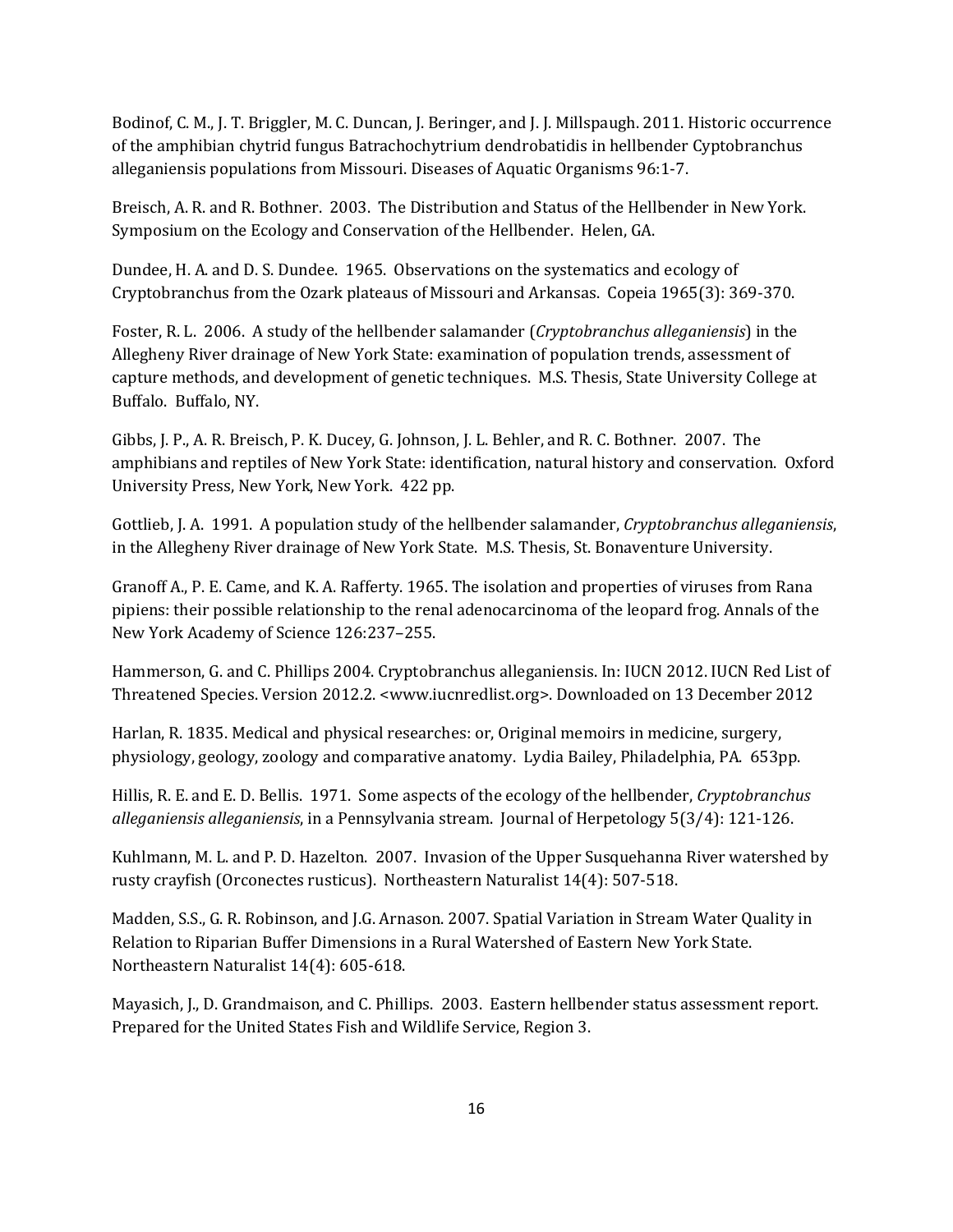Miller, D., M. Gray, and A. Storfer. 2011. Ecopathology of ranaviruses infecting amphibians. Viruses 3(11):2351-2373. doi: 10.3390/v3112351

NEPARC. 2010. Northeast Amphibian and Reptile Species of Regional Responsibility and Conservation Concern. Northeast Partners in Amphibian and Reptile Conservation (NEPARC). Publication 2010-1.

Nickerson, M. A. and C. E. Mays. 1973. The hellbenders, North American "giant salamanders." Milwaukee Public Museum Press, Milwaukee, WI. 106 pp.

Nigrelli, R.F. 1954. Some longevity records of vertebrates. New York Academy of Sciences 16(6):296-299.

Petranka, J. W. 1998. Salamanders of the United States and Canada. Smithsonian Institute Press, Washington. 587 pp.

Schlesinger, M.D., J.D. Corser, K.A. Perkins, and E.L. White. 2011. Vulnerability of at-risk species to climate change in New York. New York Natural Heritage Program, Albany, NY.

Smith, B.G. 1907. The life history and habits of *Cryptobranchus alleganiensis*. Biological Bulletin 13(1): 5-39.

Smith, B.G. 1912. The embryology of *Cryptobranchus alleganiensis*, including comparisons with some other vertebrates. Journal of Morphology, 23:61-157.

Smith, P.W. and S.A. Minton, Jr. 1957. A distributional summary of the herpetofauna of Indiana and Illinois. The American Midland Naturalist 58:341-351.

Sweeney, B.W. 1992. Streamside forest and the physical, chemical, and trophic characteristics of piedmont streams in eastern North America. Water, Science, and Technology 26(12): 2653-2673.

Taber, C. A., R. F. Wilkinson, Jr., M. S. Topping. 1975. Age and growth of hellbenders in the Niangua River, Missouri. Copeia 1975(4): 633-639.

Therres, G.D. 1999. Wildlife species of regional conservation concern in the Northeastern United States. Northeast Wildlife 54:93-100.

Trimble, S. W. 1999. Decreased rates of alluvial sediment storage in the Coon Creek Basin, Wisconsin, 1975-1993. Science 285(5431): 1244-1246.

Wheeler, B. A., E. Prosen, A. Mathis, R. F. Wilkinson. 2003. Population declines of a long-lived salamander: a 20+ -year study of hellbenders, *Cryptobranchus alleganiensis*. Biological Conservation 109(2003): 151-156.

Wiggs, R. L. 1977. Movement and homing in the hellbender, *Cryptobranchus alleganiensis*, in the Niangua River, Missouri. Southwest Missouri State University M. S. Thesis. 44 pp.